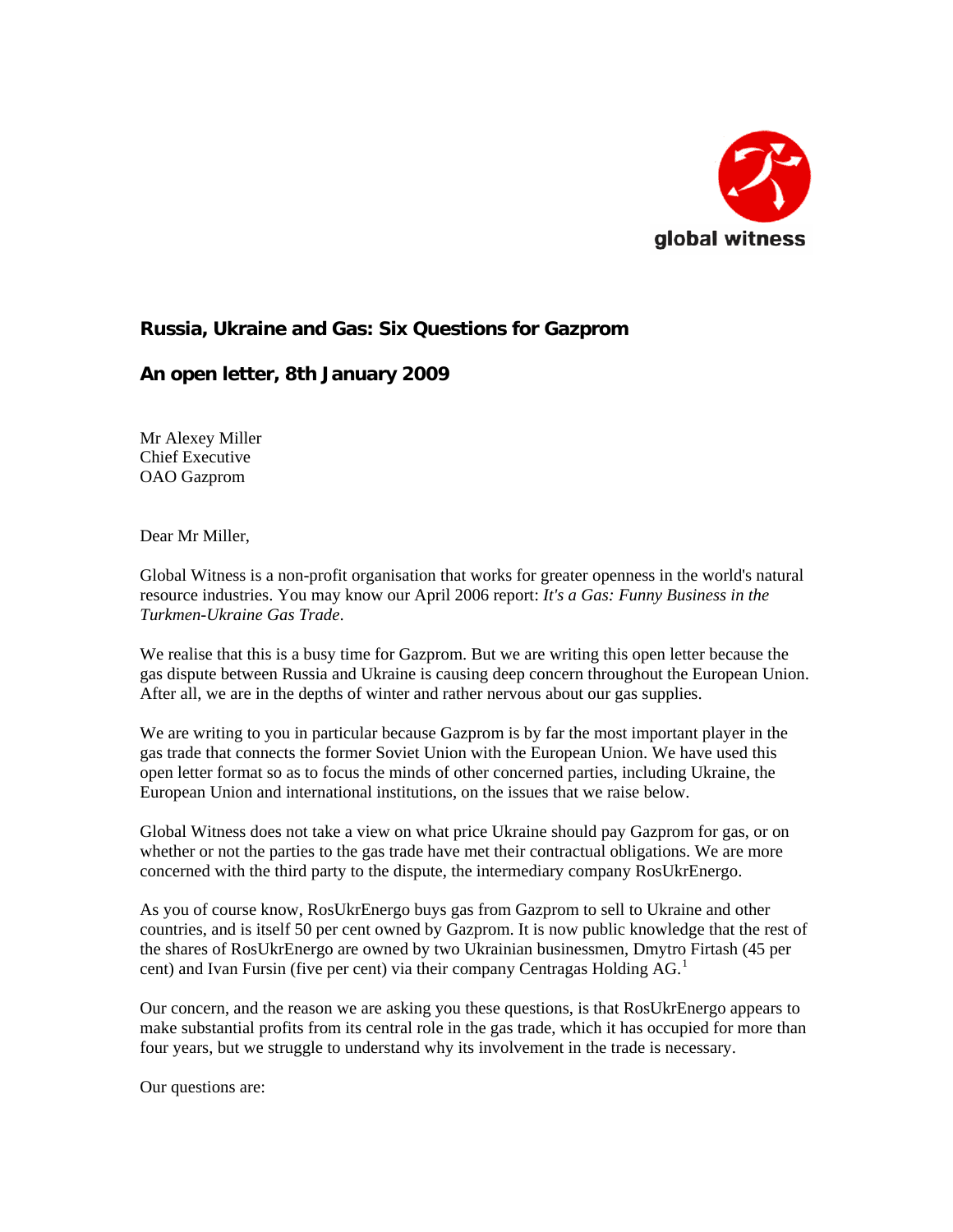1. In February 2008, then-President Putin of Russia and President Yushchenko of Ukraine reached an agreement on the gas trade. The *Financial Times* reported at the time that: "Alexei Miller, Gazprom's chief executive, said last night that a deal had been clinched to axe RosUkrEnergo and replace it with a joint venture owned directly by Gazprom and Ukraine's energy monopoly, Naftogaz Ukrainy."<sup>[2](#page-2-1)</sup>

This was nearly a year ago. Why has RosUkrEnergo not been removed from the gas trade?

2. RosUkrEnergo says on its website that its function is to "play the role of a mediator of interests between Russia and Ukraine with regard to collaboration in natural gas issues. On the one hand, it acts as a guarantor for natural gas deliveries to Ukraine at prices that are tolerable for the economy of that country and, on the other hand, RosUkrEnergo is [the] financial guarantor for Gazprom, to which it makes the appropriate payments for natural gas supplied to Ukraine."<sup>[3](#page-2-1)</sup>

We note that RosUkrEnergo is a small private company which does not report any significant assets or income other than those deriving from its role in the gas trade, and which has not reported to date that it owns any gas pipelines or reserves. We also note that Gazprom is one of the world's largest energy companies, and that Ukraine is a sovereign state.

Our question: what do these guarantees to Gazprom and Ukraine consist of, and what action is RosUkrEnergo required to take in order to implement them?

3. If RosUkrEnergo's task is to be the "mediator of interests" between Russia and Ukraine on gas matters, then it does not appear to have particularly successful as, for the second time in three years, Russia and Ukraine are locked in a dispute which is unnerving the entire continent.

Our question: how does RosUkrEnergo perform this mediating role between Russia and Ukraine and why does it appear to have failed, in the sense that deep disputes have re-emerged?

4. What skills or knowledge does RosUkrEnergo provide to the gas trade through Ukraine that could not be provided by Gazprom, which is able to draw on decades of experience in shipping and marketing gas and negotiating gas agreements?

5. For almost the first two years of its existence, RosUkrEnergo was so secretive that the identities of its Ukrainian investors, Mr Firtash and Mr Fursin, were not revealed to the public until after Global Witness had drawn attention to Mr Firtash in *It's a Gas* in April 2006.

RosUkrEnergo does publish some financial data, and other information about its activities, on its website. However, we note that the company has only published a balance sheet for one period, from July 2004 to the end of 2005. For 2006 and 2007, RosUkrEnergo has published brief statements of its total assets and income, but no balance sheet. Accountants tell us that, in their opinion, this financial information is too limited to be used for meaningful analysis.

Our question: Why does RosUkrEnergo publish such limited financial data and why has it not published a balance sheet for any year since 2005?